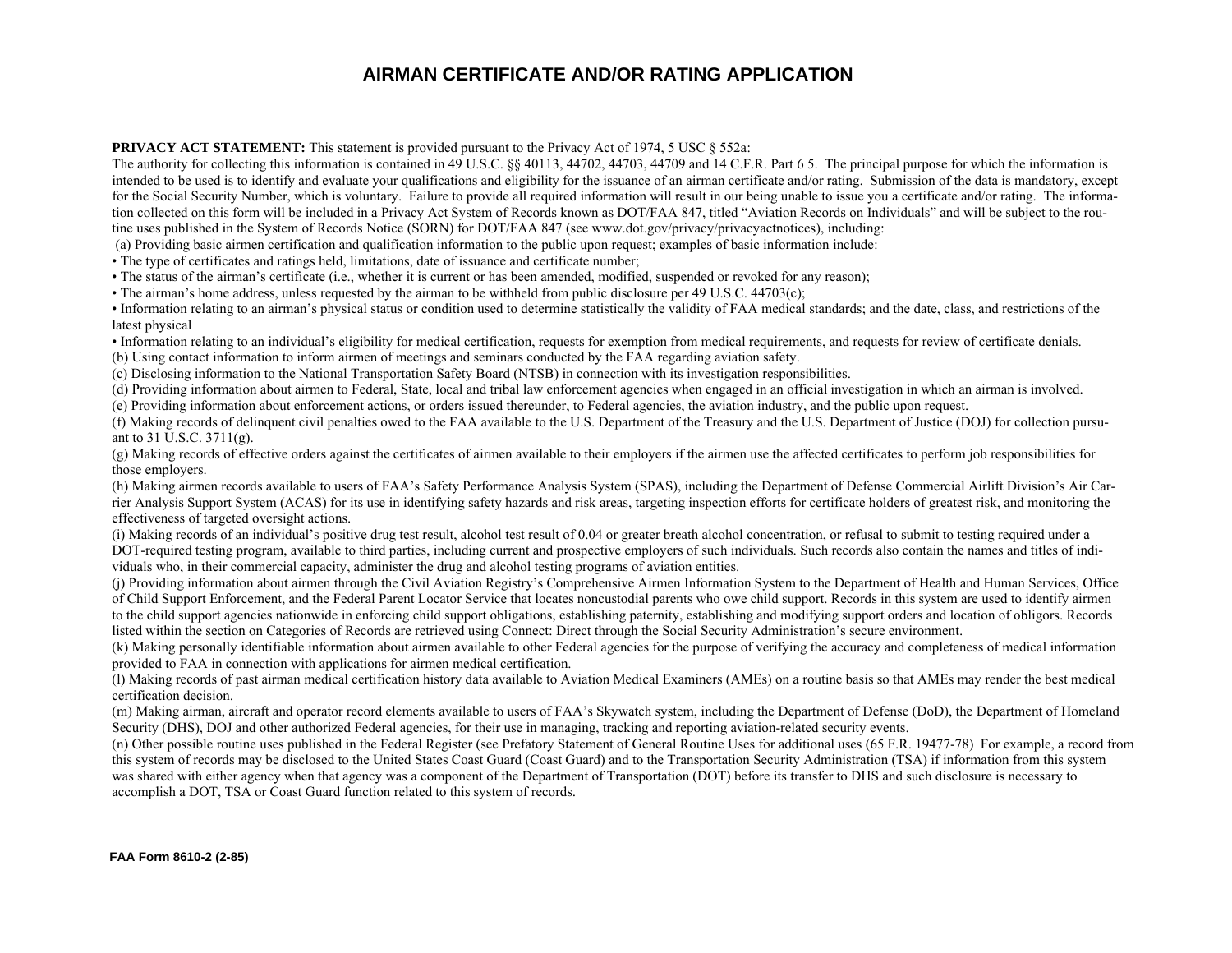U.S. Department of Transportation Federal Aviation Administration **TEAR OFF** 

**Paperwork Reduction Act Statement:** A federal agency may not conduct or sponsor, and a person is not required to respond to, nor shall a person be subject to a penalty for failure to comply with a collection of information subject to the requirements of the Paperwork Reduction Act unless that collection of information displays a currently valid OMB Control Number. The OMB Control Number for this information collection is 2120-0022. Public reporting for this collection of information is estimated to be approximately 20 minutes per response, including the time for reviewing instructions, searching existing data sources, gathering and maintaining the data needed, completing and reviewing the collection of information. All responses to this collection of information are required to obtain a benefit per 14 CFR Part 65. Send comments regarding this burden estimate or any other aspect of this collection of information, including suggestions for reducing this burden to the FAA at: 800 Independence Ave. SW, Washington, DC 20591, Attn: Information Collection Clearance Officer, AES-200.

FAA Form 8610-2 (2-85) **FAA Form 8610-2** (2-85)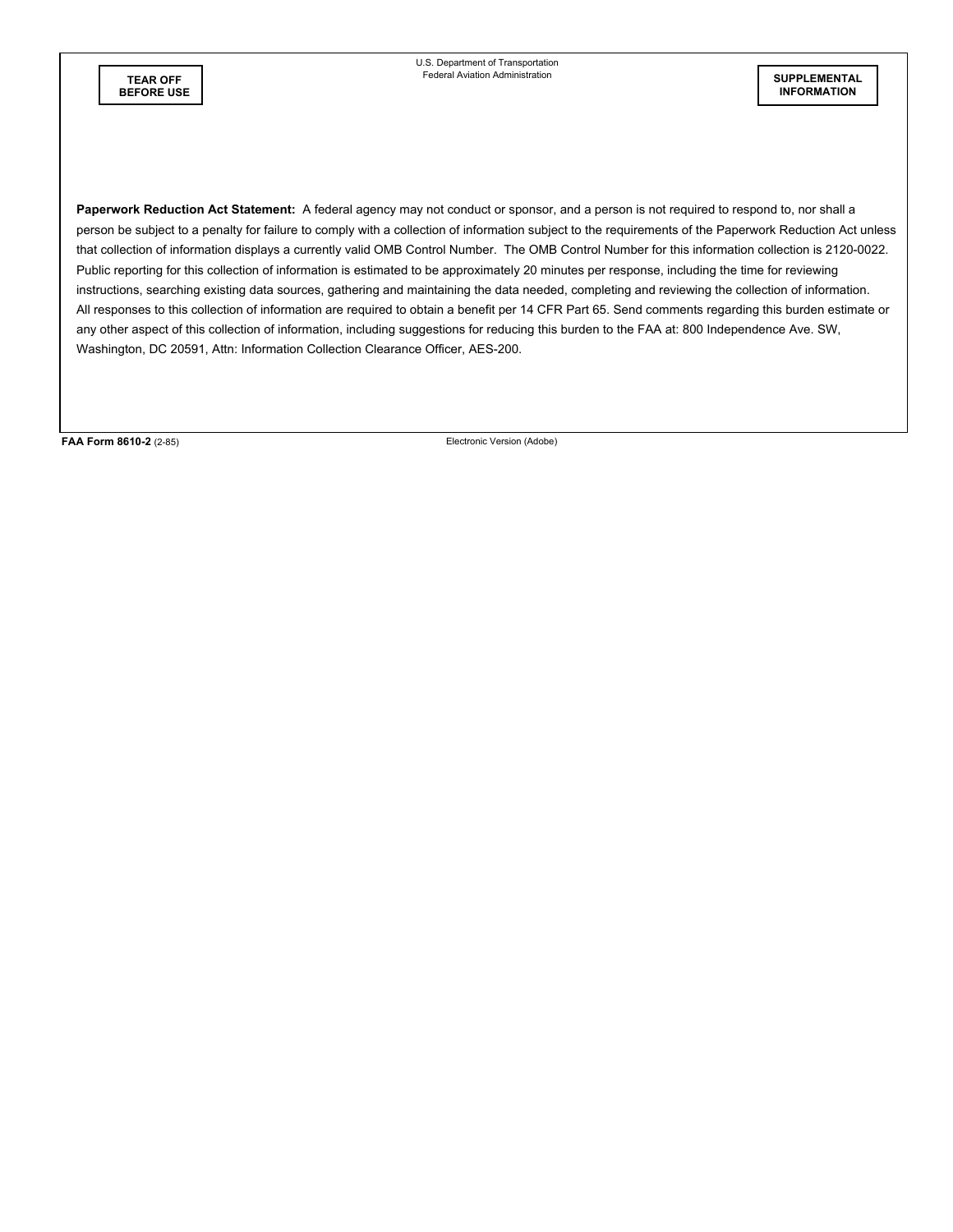┱

|                                                                                                                         | <b>Federal Aviation Administration</b>                                                                                                                                                 | U.S. Department of Transportation                                                        | AIRMAN CERTIFICATE AND/OR RATING APPLICATION                                                                                                                                                                                                                                                                  |                                                          |                                         |                                                                                                                                                                   |                                                      |                                                    |               |                                                 |                            |                                  |  |  |  |
|-------------------------------------------------------------------------------------------------------------------------|----------------------------------------------------------------------------------------------------------------------------------------------------------------------------------------|------------------------------------------------------------------------------------------|---------------------------------------------------------------------------------------------------------------------------------------------------------------------------------------------------------------------------------------------------------------------------------------------------------------|----------------------------------------------------------|-----------------------------------------|-------------------------------------------------------------------------------------------------------------------------------------------------------------------|------------------------------------------------------|----------------------------------------------------|---------------|-------------------------------------------------|----------------------------|----------------------------------|--|--|--|
| <b>REPAIRMAN</b><br><b>MECHANIC</b><br>AIRFRAME                                                                         |                                                                                                                                                                                        |                                                                                          |                                                                                                                                                                                                                                                                                                               |                                                          |                                         |                                                                                                                                                                   | <b>SENIOR</b>                                        | PARACHUTE RIGGER                                   | <b>MASTER</b> |                                                 |                            |                                  |  |  |  |
| <b>POWERPLANT</b>                                                                                                       |                                                                                                                                                                                        |                                                                                          |                                                                                                                                                                                                                                                                                                               | (Specify Rating)                                         |                                         |                                                                                                                                                                   | <b>SEAT</b><br><b>BACK</b>                           | LAP                                                | <b>CHEST</b>  |                                                 |                            |                                  |  |  |  |
| APPLICATION FOR:                                                                                                        |                                                                                                                                                                                        | ORIGINAL ISSUANCE<br>A. NAME (First, Middle, Last)                                       | <b>ADDED RATING</b>                                                                                                                                                                                                                                                                                           |                                                          |                                         | K. PERMANENT MAILING ADDRESS                                                                                                                                      |                                                      |                                                    |               |                                                 |                            |                                  |  |  |  |
|                                                                                                                         |                                                                                                                                                                                        | <b>B. SOCIAL SECURITY NO.</b>                                                            |                                                                                                                                                                                                                                                                                                               | C. DOB (Mo., Day., Yr.)<br>D. HEIGHT<br>E. WEIGHT<br>IN. |                                         |                                                                                                                                                                   |                                                      | NUMBER AND STREET, P.O. BOX, ETC.                  |               |                                                 |                            |                                  |  |  |  |
|                                                                                                                         | F. HAIR                                                                                                                                                                                | G. EYES                                                                                  | H. SEX                                                                                                                                                                                                                                                                                                        |                                                          | I. NATIONALITY (Citizenship)            |                                                                                                                                                                   | <b>CITY</b>                                          |                                                    |               |                                                 |                            |                                  |  |  |  |
|                                                                                                                         | J. PLACE OF BIRTH                                                                                                                                                                      |                                                                                          |                                                                                                                                                                                                                                                                                                               |                                                          |                                         | <b>STATE</b><br>ZIP CODE                                                                                                                                          |                                                      |                                                    |               |                                                 |                            |                                  |  |  |  |
| <b>I. APPLICANT INFORMATION</b>                                                                                         | <b>NO</b>                                                                                                                                                                              |                                                                                          | L. HAVE YOU EVER HAD AN AIRMAN CERTIFICATE SUSPENDED OR REVOKED?<br>YES (If "Yes," explain on an attached sheet keying to appropriate item number).<br>N. HAVE YOU EVER BEEN CONVICTED FOR VIOLATION OF ANY FEDERAL OR STATE STATUTES<br>PERTAINING TO NARCOTIC DRUGS, MARIJUANA, AND DEPRESSANT OR STIMULANT |                                                          |                                         | M. DO YOU NOW OR HAVE YOU EVER HELD AN FAA AIRMAN<br>CERTIFICATE?<br>  NO<br>  YES<br><b>SPECIFY TYPE:</b><br>DATE OF FINAL CONVICTION<br><b>NO</b><br><b>YES</b> |                                                      |                                                    |               |                                                 |                            |                                  |  |  |  |
|                                                                                                                         | $\mathsf{I}$<br>A. CIVIL                                                                                                                                                               |                                                                                          |                                                                                                                                                                                                                                                                                                               |                                                          | <b>B.</b> MILITARY<br><b>EXPERIENCE</b> |                                                                                                                                                                   |                                                      | <b>C.</b> LETTER OF RECOMMENDATION FOR             |               |                                                 |                            |                                  |  |  |  |
| δR                                                                                                                      |                                                                                                                                                                                        | <b>EXPERIENCE</b>                                                                        | (1) NAME AND LOCATION OF SCHOOL                                                                                                                                                                                                                                                                               |                                                          |                                         |                                                                                                                                                                   |                                                      | REPAIRMAN (Attach copy)                            |               |                                                 |                            |                                  |  |  |  |
| RATING APPLIED FOR<br>ON BASIS OF<br>II. CERTIFICATE                                                                    | <b>D.</b> GRADUATE                                                                                                                                                                     | OF APPROVED<br><b>COURSE</b>                                                             | (2) SCHOOL NO.                                                                                                                                                                                                                                                                                                |                                                          | (3) CURRICULUM FROM WHICH GRADUATED     |                                                                                                                                                                   |                                                      | $(4)$ DATE                                         |               |                                                 |                            |                                  |  |  |  |
|                                                                                                                         |                                                                                                                                                                                        | PRACTICAL TEST (FAR 65.80)                                                               | E. STUDENT HAS MADE SATISFACTORY PROGRESS<br>AND IS RECOMMENDED TO TAKE THE ORAL                                                                                                                                                                                                                              |                                                          | (1) SCHOOL NAME                         |                                                                                                                                                                   |                                                      | NO.                                                |               |                                                 |                            | (2) SCHOOL OFFICIAL'S SIGNATURE  |  |  |  |
|                                                                                                                         |                                                                                                                                                                                        | F. SPECIAL AUTHORIZATION TO TAKE<br>(FAR 65.80)                                          | MECHANIC'S ORAL/PRACTICAL TEST                                                                                                                                                                                                                                                                                | (1) DATE AUTH.                                           |                                         |                                                                                                                                                                   |                                                      | (2) DATE AUTH. EXPIRES (3) FAA INSPECTOR SIGNATURE |               |                                                 |                            | (4) FAA DIST OFC.                |  |  |  |
|                                                                                                                         | (1) SERVICE<br>(2) RANK OR PAY LEVEL<br>A. MILITARY<br>COMPETANCE<br><b>OBTAINED IN</b>                                                                                                |                                                                                          |                                                                                                                                                                                                                                                                                                               |                                                          |                                         |                                                                                                                                                                   |                                                      |                                                    |               | (3) MILITARY SPECIALITY CODE                    |                            |                                  |  |  |  |
|                                                                                                                         | B. APPLICANT'S OTHER THAN FAA CERTIFICATED SCHOOL GRADUATES. LIST EXPERIENCE RELATING TO CERTIFICATE AND RATING APPLIED FOR.<br>(Continue on separate sheet, if more space is needed). |                                                                                          |                                                                                                                                                                                                                                                                                                               |                                                          |                                         |                                                                                                                                                                   |                                                      |                                                    |               |                                                 |                            |                                  |  |  |  |
| PERIENCE                                                                                                                | <b>FROM</b>                                                                                                                                                                            | DATES: MONTH AND YEAR<br><b>TO</b>                                                       |                                                                                                                                                                                                                                                                                                               |                                                          | EMPLOYER AND LOCATION                   |                                                                                                                                                                   | TYPE WORK PERFORMED                                  |                                                    |               |                                                 |                            |                                  |  |  |  |
| III. RECORD OF EX                                                                                                       |                                                                                                                                                                                        |                                                                                          |                                                                                                                                                                                                                                                                                                               |                                                          |                                         |                                                                                                                                                                   |                                                      |                                                    |               |                                                 |                            |                                  |  |  |  |
|                                                                                                                         |                                                                                                                                                                                        |                                                                                          |                                                                                                                                                                                                                                                                                                               |                                                          |                                         |                                                                                                                                                                   |                                                      |                                                    |               |                                                 |                            |                                  |  |  |  |
|                                                                                                                         |                                                                                                                                                                                        | C. PARACHUTE RIGGER APPLICANTS:<br><b>INDICATE BY TYPE HOW MANY</b><br>PARACHUTES PACKED |                                                                                                                                                                                                                                                                                                               | <b>SEAT</b>                                              | <b>CHEST</b><br><b>BACK</b>             | LAP                                                                                                                                                               | <b>FOR</b><br><b>MASTER</b><br><b>RATING</b><br>ONLY |                                                    |               | PACKED AS A -<br><b>SENIOR</b><br><b>RIGGER</b> |                            | <b>MILITARY</b><br><b>RIGGER</b> |  |  |  |
| <b>IV. APPLICANT'S</b><br><b>CERTIFICATION</b>                                                                          |                                                                                                                                                                                        | A. SIGNATURE                                                                             | I CERTIFY THAT THE STATEMENTS BY ME ON THIS APPLICATION ARE TRUE                                                                                                                                                                                                                                              |                                                          |                                         |                                                                                                                                                                   |                                                      | <b>B. DATE</b>                                     |               |                                                 |                            |                                  |  |  |  |
| I FIND THIS APPLICANT MEETS THE EXPER-<br>V IENCE REQUIREMENTS OF FAR 65 AND IS<br>ELIGIBLE TO TAKE THE REQUIRED TESTS. |                                                                                                                                                                                        |                                                                                          | DATE                                                                                                                                                                                                                                                                                                          |                                                          | <b>INSPECTOR'S SIGNATURE</b>            |                                                                                                                                                                   |                                                      |                                                    |               |                                                 | <b>FAA DISTRICT OFFICE</b> |                                  |  |  |  |
| D.O.<br>Emp.<br>.reg.                                                                                                   | FOR FAA USE ONLY<br>.lev TR .s.h. Src<br>#rte<br>seal .con iss.<br>Act<br>Rating (1)                                                                                                   |                                                                                          |                                                                                                                                                                                                                                                                                                               |                                                          |                                         |                                                                                                                                                                   |                                                      |                                                    | Rating (3)    |                                                 |                            | Rating (4)                       |  |  |  |
|                                                                                                                         |                                                                                                                                                                                        |                                                                                          |                                                                                                                                                                                                                                                                                                               |                                                          |                                         |                                                                                                                                                                   | Rating (2)                                           |                                                    |               |                                                 |                            |                                  |  |  |  |
|                                                                                                                         |                                                                                                                                                                                        |                                                                                          |                                                                                                                                                                                                                                                                                                               |                                                          | <b>LIMITATIONS</b>                      |                                                                                                                                                                   |                                                      |                                                    |               |                                                 |                            |                                  |  |  |  |
|                                                                                                                         |                                                                                                                                                                                        | FAA Form 8610-2 (2-85) SUPERSEDES PREVIOUS EDITION                                       |                                                                                                                                                                                                                                                                                                               |                                                          | Electronic Version (Adobe)              |                                                                                                                                                                   |                                                      |                                                    |               |                                                 |                            |                                  |  |  |  |